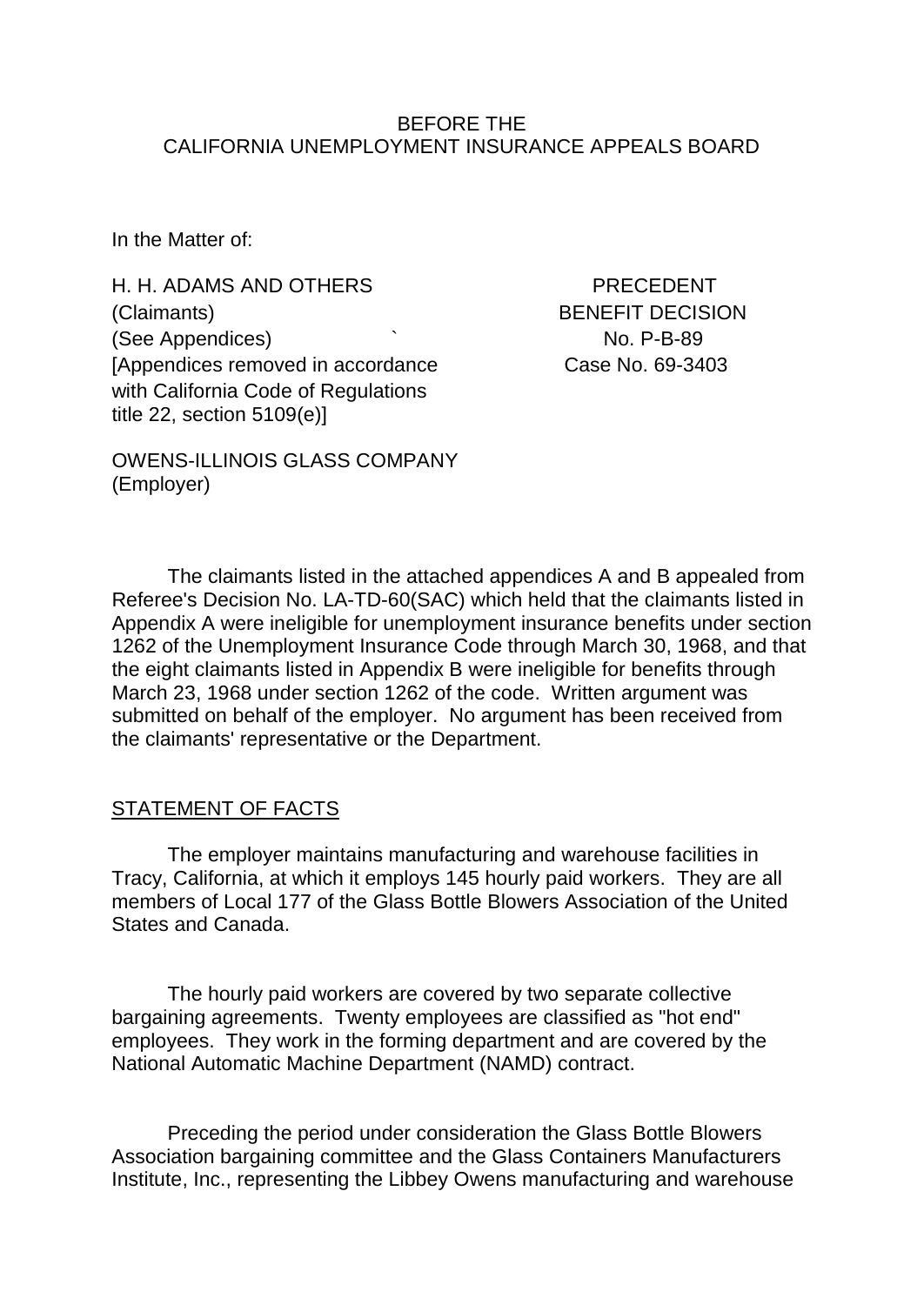units including Owens-Illinois Glass Company, the present employer, were negotiating a national NAMD contract. Negotiations had begun in February of 1968. The current contract was due to expire March 1, 1968.

Prior to March 1 negotiators executed an extension agreement providing for 72 hours' advance notice before either side could take strike or lockout action. The extension agreement provided in addition that in the absence of 72 hours' notice the current contract was to continue on a day-to-day basis until a new contract was signed.

The remaining 125 employees at the Tracy facility were covered by a Production and Maintenance (P & M) contract which was not due to expire until March 31, 1968. (Two of these workers did not file claims for unemployment insurance benefits and were not subjects of the present litigation.)

On February 26, 1968 local management and union representatives met to discuss a proposal of the employer to keep the Tracy facilities open, providing employees with work in the event national negotiations reached an impasse. On this occasion the employer requested that if a strike occurred an outside contractor be allowed to enter the premises to perform maintenance on a furnace used in the production of its glass product. This job required draining and overcoating the furnace.

One witness, a claimant who was a "lehr foreman," testified that he recalled there was conversation before the anticipated strike concerning maintenance work on the furnace. Another, the employer's administrative supervisor, testified that once the furnace was drained, no further glass could be formed, and that the furnace had been operating without difficulty prior to the trade dispute and could have continued operating without breakdown. The furnace would have been shut down for normal maintenance within the next several months had the trade dispute not occurred.

With the likelihood of a strike by Local 177 imminent, the employer made arrangements to idle production, to place it on standby status. This would enable the plant to resume full production in several hours if employees reported for work in sufficient numbers to operate the equipment. Without such arrangements, and the plant shut down completely, there would be a 24 to 48 hour delay in the resumption of operations once the employees returned.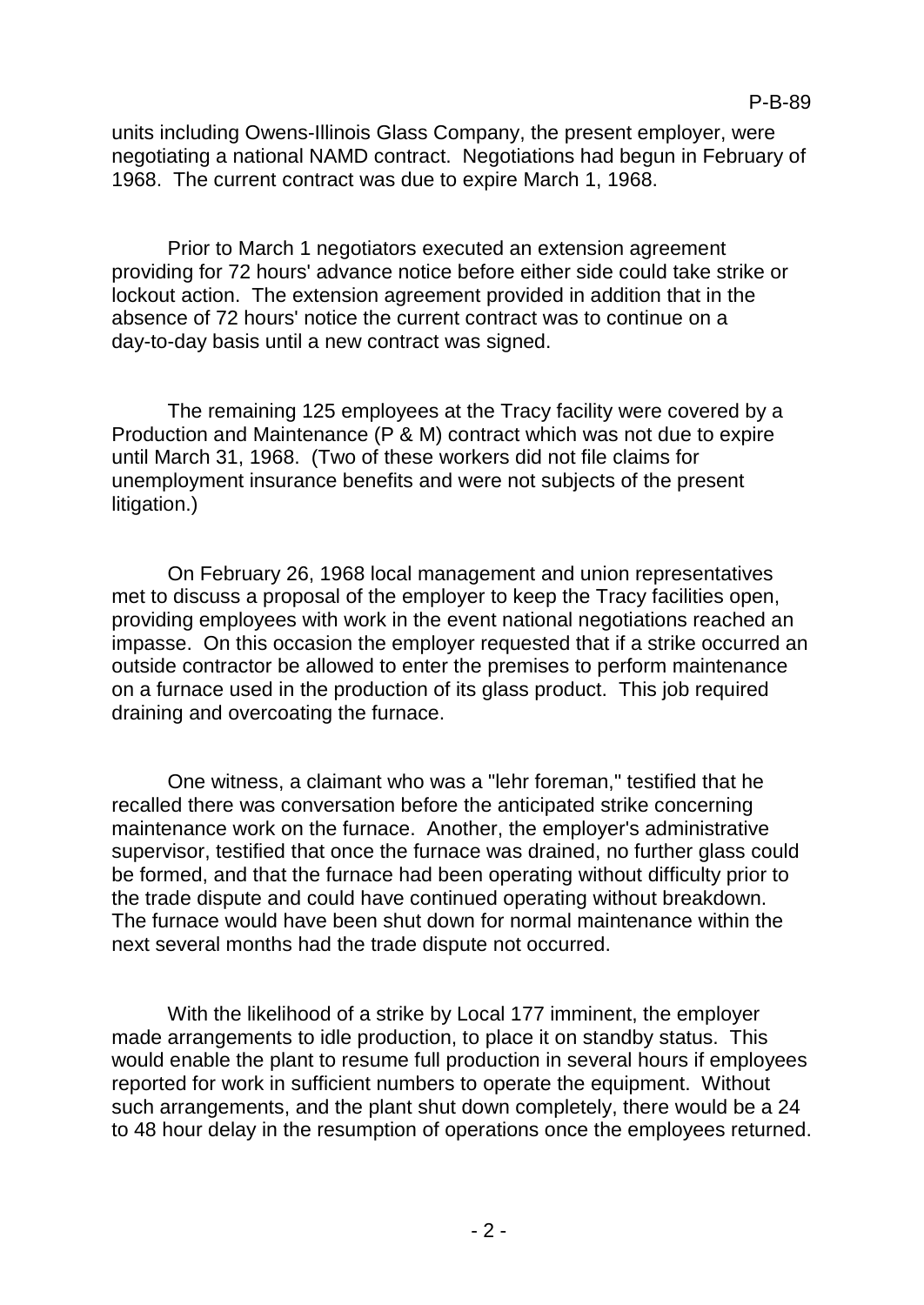Local 177 members did begin a wildcat strike while national representatives of the parties continued negotiations. On March 1, 1968, 40 to 50 members of Local 177 established a picket line in front of the entrance to the road leading to the plant parking lot and the plant. The employer then posted notices at the intersection of the parking lot road and the public street outside the plant stating the plant was open and work was available. The notices urged all employees to report for work as usual. A similar sign was posted at the guardhouse on the plant property overlooking the employees' parking lot adjacent to the plant entrance.

Supervisory and other salaried employees were instructed to and did advise employees contacting them that the plant was open and that work was available. The employer left the plant and the entrance to the plant open on a 24-hour basis. Supervisory employees who were on duty for all three shifts were instructed to put anyone who reported for work to work. Time cards for hourly workers remained at their customary place and other operations including a food concession were maintained for employees' use.

Once it became apparent that the 20 NAMD hourly employees were not going to report for work, the employer made arrangements for the idling or standby plan. As each operation of the four stage glass production was shut down, the remaining glass was processed by the next stage until all of the glass then in use came through the line and was processed. The P & M employees on the last shift thereafter closed down the entire operation and left the plant. Subsequently, none of the hourly employees reported for work. These activities occurred on March 1, 1968.

On March 3 the employer mailed to all of its employees a letter signed by the plant superintendent explaining its view of the issues and suggesting that the union members consult their representatives with respect to the legality of their status. An offer was made to discuss individual problems with each member.

On March 6 a majority of the union members (NAMD and P & M) voted to reject the employer's request that the outside maintenance men be allowed access to the furnace.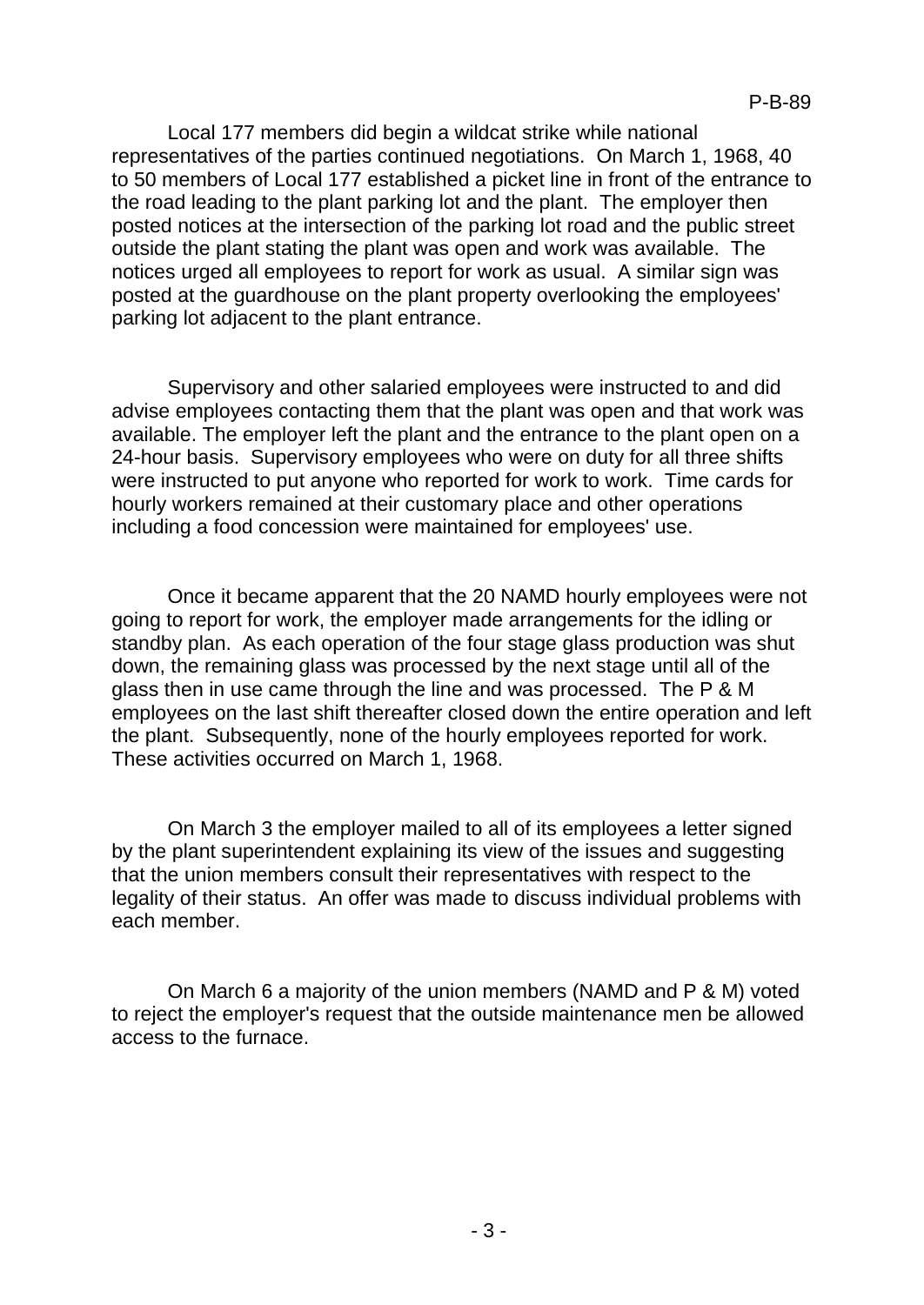P-B-89

Early during this period of the wildcat strike the Superior Court, County of San Joaquin, issued a temporary restraining order holding the strike illegal because of the violation of the no-strike clause in the extension agreement –

the 72 hours' notice was never given. (The P & M contract also contained a no-strike clause.) No employees returned to work despite the employer's notification to them on March 3 that a temporary restraining order had been issued.

However, on March 7, 1968 substantial numbers of employees did enter the plant for the purpose of picking up payroll checks or making payments on insurance policies and to attend to other matters. Entry was made by them through the picket line and then through the watchman's office where one of the notices of available work had been posted by the employer. None of the six to eight union members who were maintaining the picket line after the first day obstructed their passage. In all other respects the union members maintaining the picket line were orderly and nonviolent.

Unemployment insurance benefit claims filed by the claimants cited various reasons for failing to report to work, including: Work was unavailable because the "hot end" NAMD workers did not report for work; violence was feared if the P & M workers attempted to cross the picket line; crossing the picket line would be contrary to their union principles.

Testimony developed no evidence that even a danger of violence existed. There were no threats of physical violence or property damage except for one anonymous call received by an employee who himself worked behind the picket line on one shift but did not report after receiving the call. No probative evidence exists connecting the activities of Local 177 members with members of other unions in the Bay Area.

The Superior Court, County of San Joaquin, issued a preliminary injunction on March 21, 1968 enjoining interference with the employer's operations until the requisite 72 hours' notice was given in accordance with the extension agreement. The provisions of the injunction were substantially the same as those contained in the temporary restraining order earlier issued by the court and, according to the president of Local 177, a machine operator employed at the plant in Tracy, were no different in effect.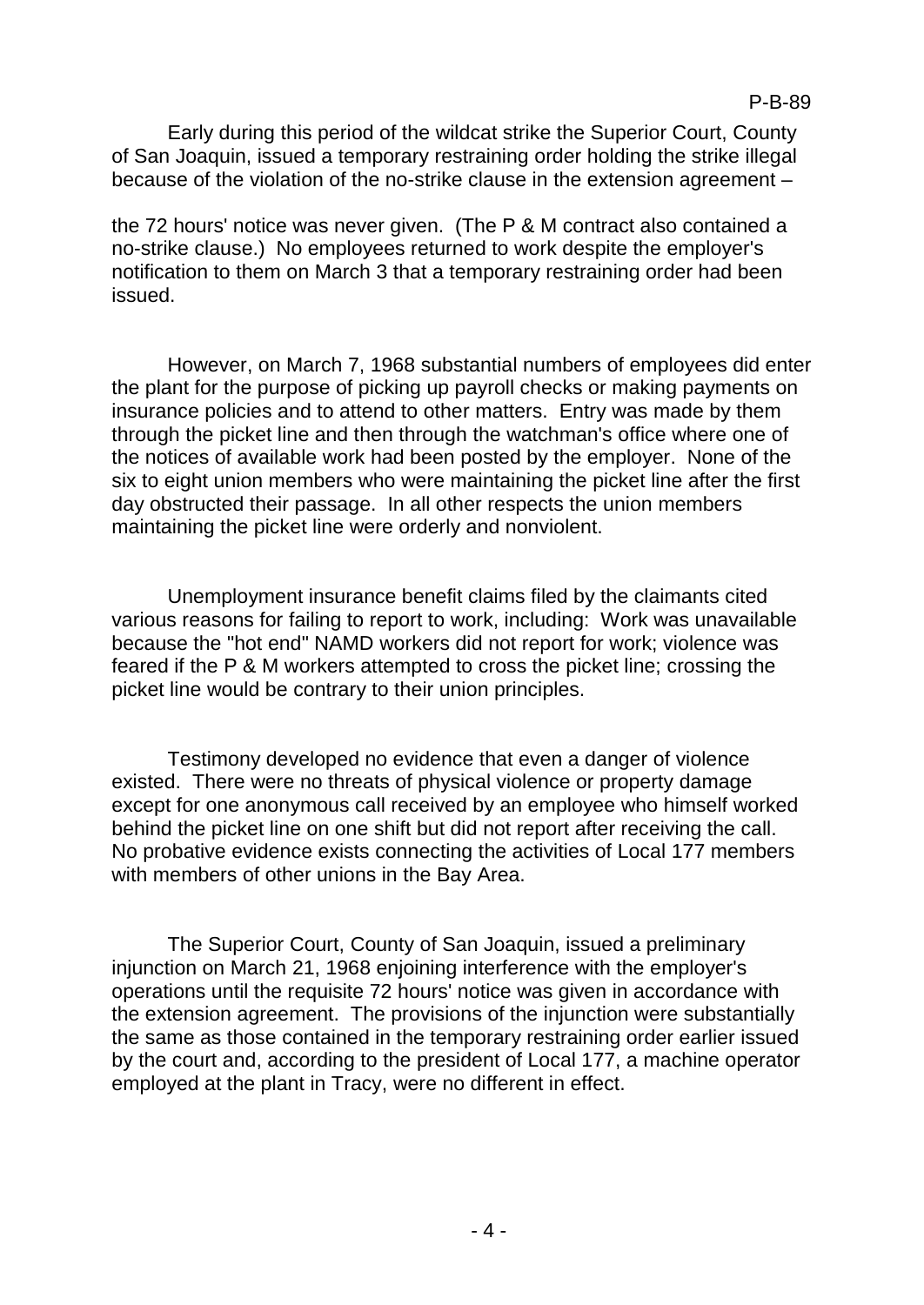This witness also testified that by March 21 or March 22, 1968, he was aware that if maintenance of the furnace took place it would require a suspension of production. He further testified that telegrams received by him kept him apprised of progress being made on the national contract and that he had traveled back and forth to Atlantic City where negotiations were being

conducted. Telegrams show conclusively that the earliest the members would return to work once agreement was reached would have been March 29, 1968.

On March 22 the plant superintendent advised all employees of the contents of the preliminary injunction. The employees were told that the picket line was to be removed. They were also informed of the employer's intention to drain the furnace on March 22, and to proceed with its maintenance "depending upon the availability of contractor's labor, the repair should be completed and the tank returned to normal operation in about ten days."

The evidence before us results in the finding that from March 1 until March 22, 1968 the employer was compelled to idle plant operations to prevent damage to its equipment and to ensure full production on short notice. Other work of a housekeeping nature was available during this period, including repacking, reselecting of bottles, "stripping the warehouse," painting, parking lot maintenance and cleanup. An open door policy was maintained by the employer, but Local 177 representatives made no overtures to return to work on behalf of the union membership.

The furnace maintenance began as soon as pickets were removed. The furnace was ready for full production on April 4, 1968. The employer's administrative supervisor testified that had the striking P & M workers returned to work, supervisory employees could have operated the critical forming machines in the absence of the NAMD "hot end" workers. The implication is that the furnace would not then have been shut down completely.

There is no evidence that the employer, when it began the furnace maintenance on March 22, was aware that settlement of the trade dispute was imminent (six days later, on March 28).

On the evening of March 23, 1968 a meeting of Local 177 members took place, followed by the reporting to work on March 24 of six NAMD workers.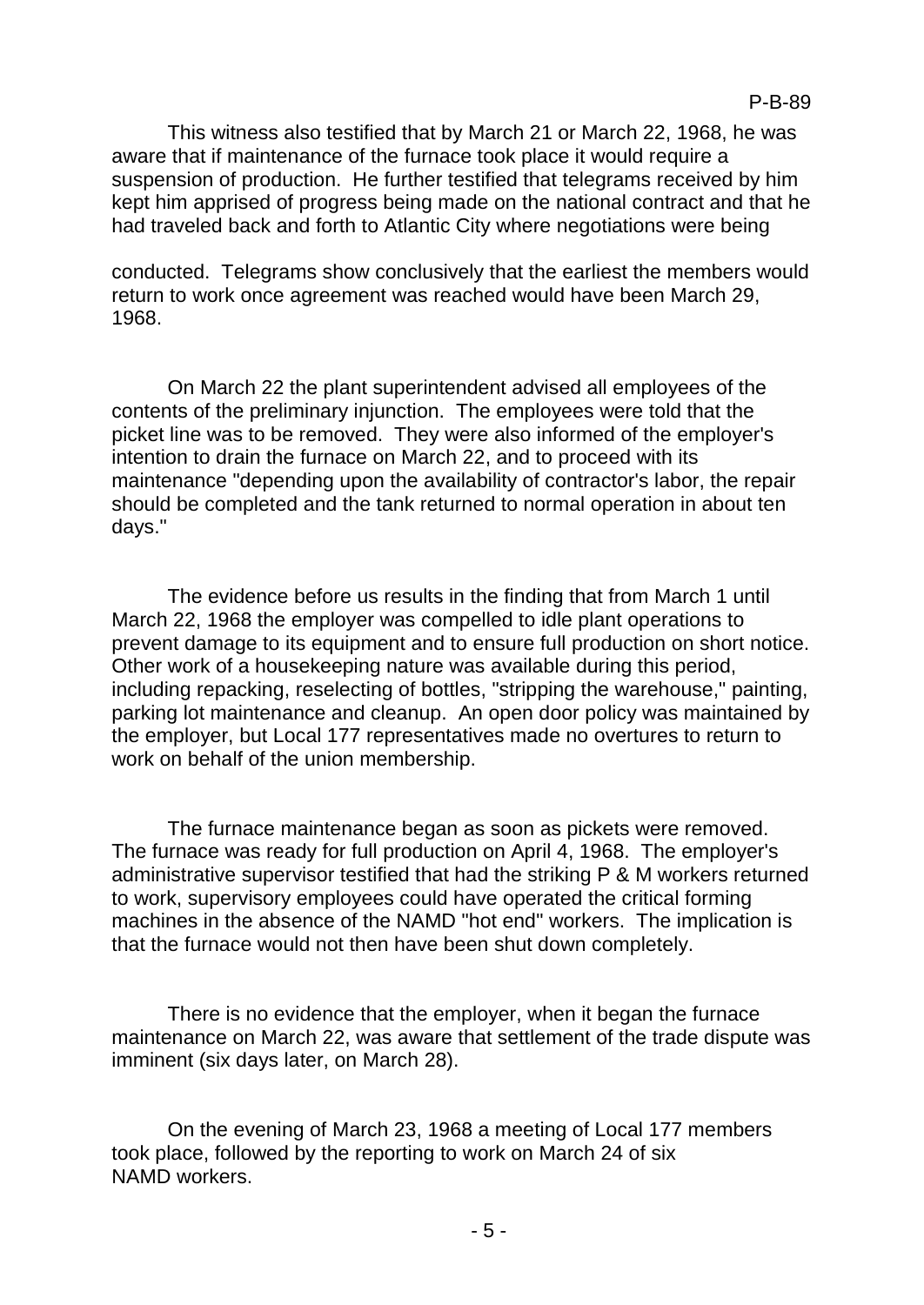The record does not disclose what took place at the meeting. A discussion did ensue, however, as to whether members of Local 177 should return to work. The employer's administrative supervisor stated without

contradiction that the March 22 letter sent by the employer with respect to the preliminary injunction and furnace "repair" probably was received by the membership in the ordinary course of mail on March 23, 1968.

On March 25 another six NAMD employees reported for work. The following day they began calling in sick, or not reporting at all. The consensus of testimony as to the latter group was that, despite their possible utilization for housekeeping chores at the current P & M contract rate, they became dissatisfied over their purportedly low pay.

The eight P & M workers listed in Appendix B who reported to work on March 24 at the employer's invitation worked four days on housekeeping chores and were laid off for lack of work on March 27 and 28, 1968. During this period in March, nothing changed at the national level. Negotiations were still at an impasse.

The negotiations were finally concluded on March 28, 1968. The furnace maintenance which had begun on March 22 lasted 14 days and did not end with full resumption of production until April 4, 1968. Following the termination of negotiations and signing of the national contract the employer attempted to recall workers as needed. It could not use them sooner because the furnace maintenance precluded a full schedule of work for all employees.

It is the employer's contention that the trade dispute remained in active progress at least until Thursday, March 28, 1968, when the NAMD national contract was agreed to. The crux of the employer's position is that all members of Local 177, notwithstanding their reporting to or return to work prior to that time, were still involved in the trade dispute and that most of the members of Local 177 who did offer their services prior to settlement of the dispute did so in bad faith and with knowledge that the employer, having been forced until March 22 to defer the furnace maintenance, would not be in a position to immediately provide full employment once maintenance began.

Moreover, the employer contends that because postponement of the furnace maintenance was due to the voluntary act of the entire union membership in refusing the contractor earlier access to the plant so that the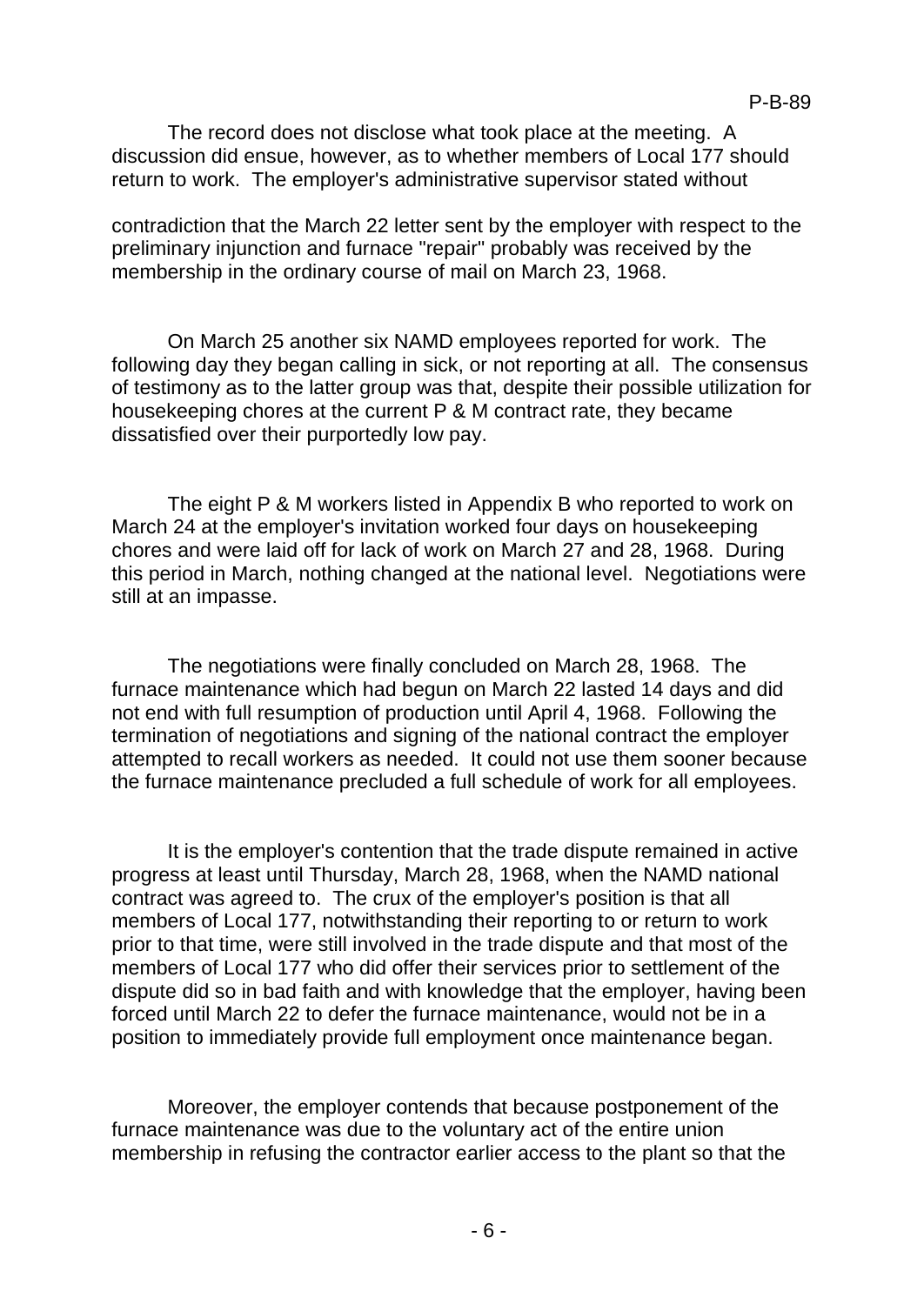maintenance could be accomplished during the period of national contract negotiations, the claimants should bear full responsibility for the resultant delay in their return to work beyond settlement of the national agreement, or, as we construe this argument under the rule laid down by us in Appeals Board

Decision No. P-B-18 and sections 1253 and 1253.2 of the California Unemployment Insurance Code, through the week ending Saturday, April 6, 1968.

In all respects the employer is contending for both an objective (the claimants' voluntary decision not to permit the furnace maintenance before March 22, 1968) and subjective (the absence of any bona fide intention to return to work) basis for the conclusion that the trade dispute did not terminate until Thursday, April 4 1968.

Questions raised by the facts and argument are:

- 1. What was the cause of the claimants' unemployment; were they out of work "because of a trade dispute" or merely during the trade dispute? While always the key question, it takes on especial significance in the instant case because of our seeming departure from what our dissenting colleagues characterize as the "authoritatively established" body of law which says we must remain neutral in our review and analysis of every trade dispute.
- 2. Do the circumstances surrounding the return to work of the NAMD workers who returned for one or two days' duration admit of an inference that they did so in bad faith?
- 3. Did the P & M workers who failed to return to work become disqualified from receiving benefits during the week ending March 30, 1968, since the national contract was not concluded until March 28, or were they disqualified an additional week because the employer could not resume full production until the furnace maintenance had been completed?
- 4. Did the eight P & M workers listed in Appendix B also lose their entitlement to benefits despite their return to work and their employment until laid off for lack of work because, as members of Local 177 with a community of interest in the outcome of the trade dispute, they prolonged their own unemployment due to the employer's inability to resume full production?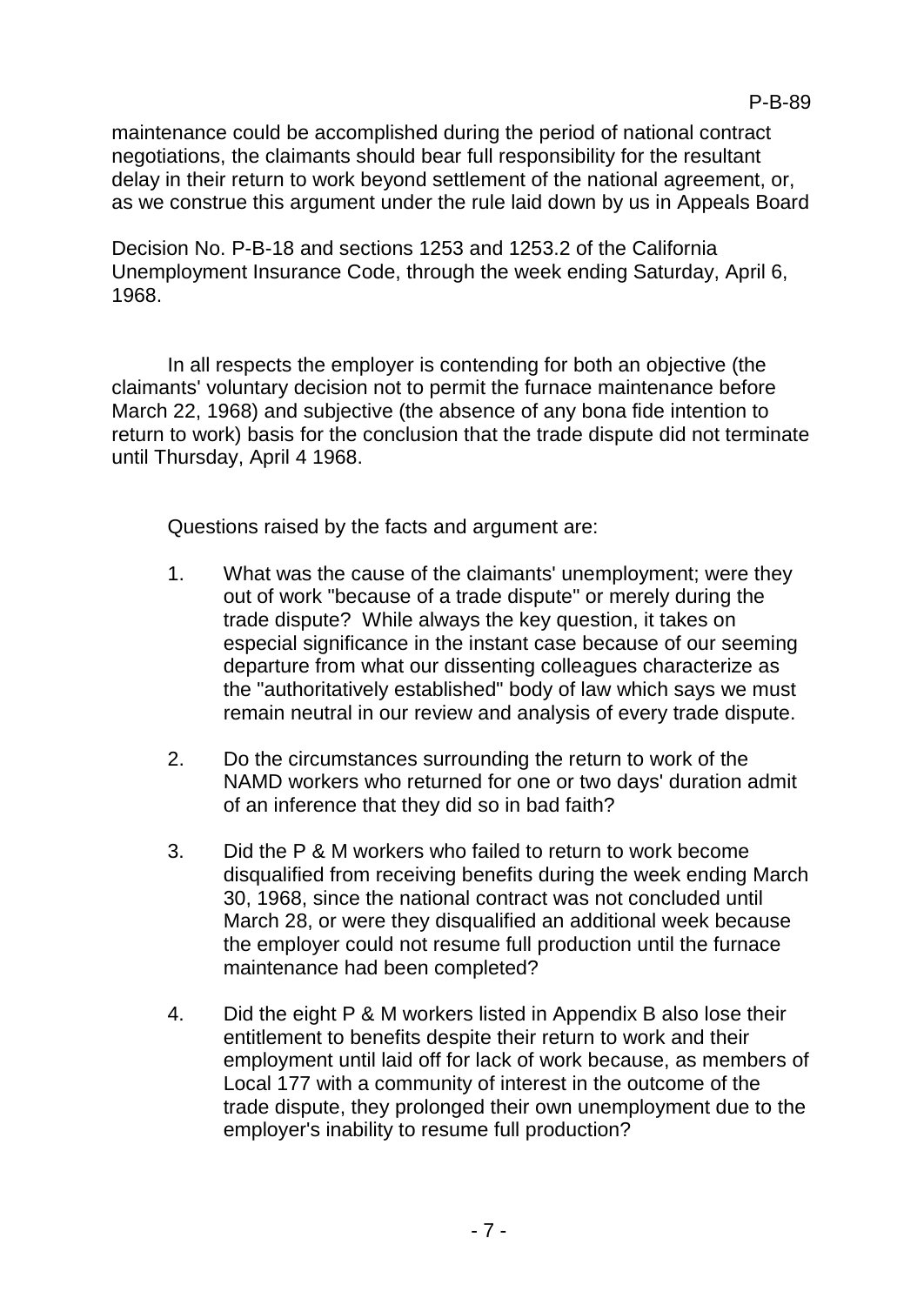### REASONS FOR DECISION

It is not entirely clear on what ground the employer would have us disqualify the eight claimants listed in Appendix B attached to this decision,

but from its written argument it would appear it intends that we do so by accepting the premise that as members of Local 177 they should

automatically be painted with the same disqualifying brush which has rendered their fellow union members ineligible for benefits through March 30, 1968.

However, even jurisdictions which do not accept the volitional and causational tests (see Ruberoid Company v. California Unemployment Insurance Appears Board (1963), 59 Cal. 2d 73, 27 Cal. Rptr. 878, 378 Pac. 2d 102) but go by way of the "work stoppage" rule, do not render claimants ineligible from receiving unemployment insurance benefits when they are recalled to work during a labor dispute and are subsequently laid off for lack of work.

In General Motors Corporation v. Unemployment Compensation Board of Review (1967), Benefit Series Service, 1968, Extracted Decisions, Reported 214-17, LD-350.55.31 (affirmed November 14, 1967, Pennsylvania Supreme Court, Western District, unpublished) the court had before it section 402(d) of the Pennsylvania law which (since 1947) speaks of the ineligibility of claimants for benefits if their unemployment is "due to a stoppage of work which exists because of a labor dispute." In that case, a work stoppage occurred on September 25, 1964. A national agreement was signed on November 9, 1964. During the interim, on October 24, the claimant's local and his employer agreed to open the Pittsburg plant on the basis of the old contract since all local issues had been settled except checkoff. The employees were recalled to work. The employer had planned to recall all of them but due to its inability to get into full production, those with more seniority bumped those with less, including the claimant who was laid off on October 28, 1964. The question before the court was whether the claimant was entitled to benefits from October 28 to November 9, 1964.

Referring to the factual matrix at time of separation as determinative of whether his unemployment was due to no fault of his own and expressing the public policy that no private agreement between an employer and a union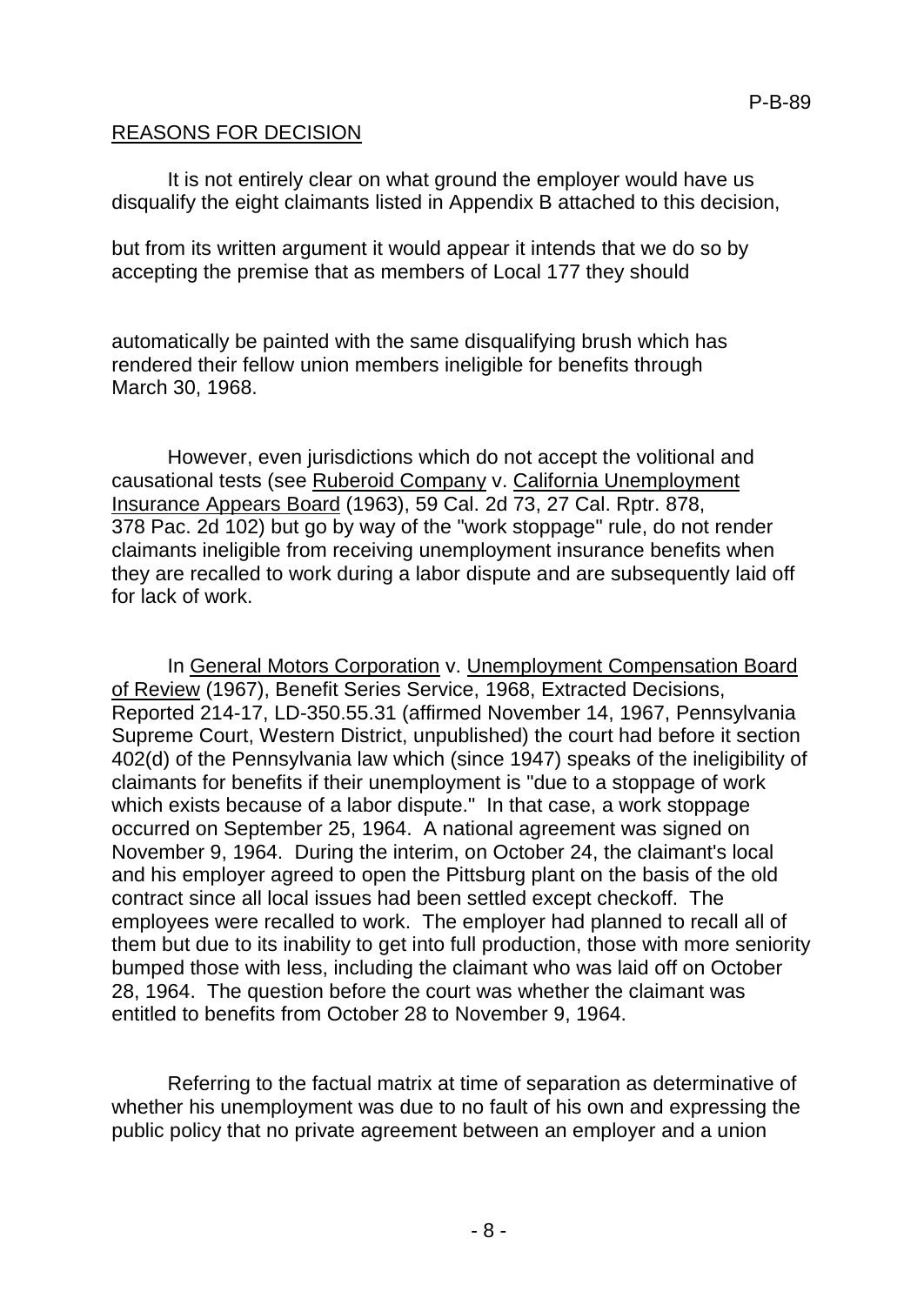could operate as a waiver of the claimant's right to unemployment insurance benefits which he was otherwise entitled to receive, the court stated that those workers who were not merely idled by the strike but who were recalled and then laid off as was the claimant were entitled to benefits as of the latter date. This reasoning is sound. We hold likewise. The eight claimants listed in Appendix B attached hereto are not disqualified beyond March 23, 1968.

We now turn our attention to the numerous other claimants whom we believe were properly disqualified for benefits through March 30, 1968. These are the claimants listed in Appendix A attached to this decision.

Section 1262 of the California Unemployment Insurance Code provides that a claimant is not eligible for unemployment insurance benefits "if he left his work because of a trade dispute." The provision continues that benefits shall not be paid to a claimant "for the period during which he continues out of work by reason of the fact that the trade dispute is still in active progress in the establishment in which he was employed."

Section 1262 of the code requires that our inquiry be directed towards ascertaining whether (1) there was a trade dispute; (2) whether the claimants in each of the groups above mentioned left their work because of the trade dispute; and, (3) whether and for how long the claimants in each of the groups continued out of work by reason of the fact that the trade dispute was still in active progress.

The mere lack of approval for strike action from a union's international headquarters should not prevent the action of duly elected, authorized and responsible local officials, herein Local 177, from being the voluntary action of the members of the local. (Artigues v. California Department of Employment (1968), 259 Cal. App. 2d 409, 416-417, 66 Cal. Rptr. 390 citing Gardner v. State Director of Employment (1959), 53 Cal. 2d 23, 345 Pac. 2d 193; Thomas v. Calif. Employment Stabilization Com. (1952), 39 Cal. 2d 501, 247 Pac. 2d 561; McKinley v. California Employment Stabilization Commission (1949), 34 Cal. 2d 239, 209 Pac. 2d 602; Bodinson Manufacturing Company v. California Employment Commission (1941), 17 Cal. 2d 321, 109 Pac. 2d 935; and General Motors Corporation v. California Employment Insurance Appeals Board (1967), 253 Cal. App. 2d 540, 61 Cal. Rptr. 483) Reasoning from circumstances in the instant case leads us to the conclusion that wildcat strike action by Local 177 was the voluntary action of all members of the local. A trade dispute, therefore, existed at the establishment in Tracy where these members were employed as of March 1, 1968.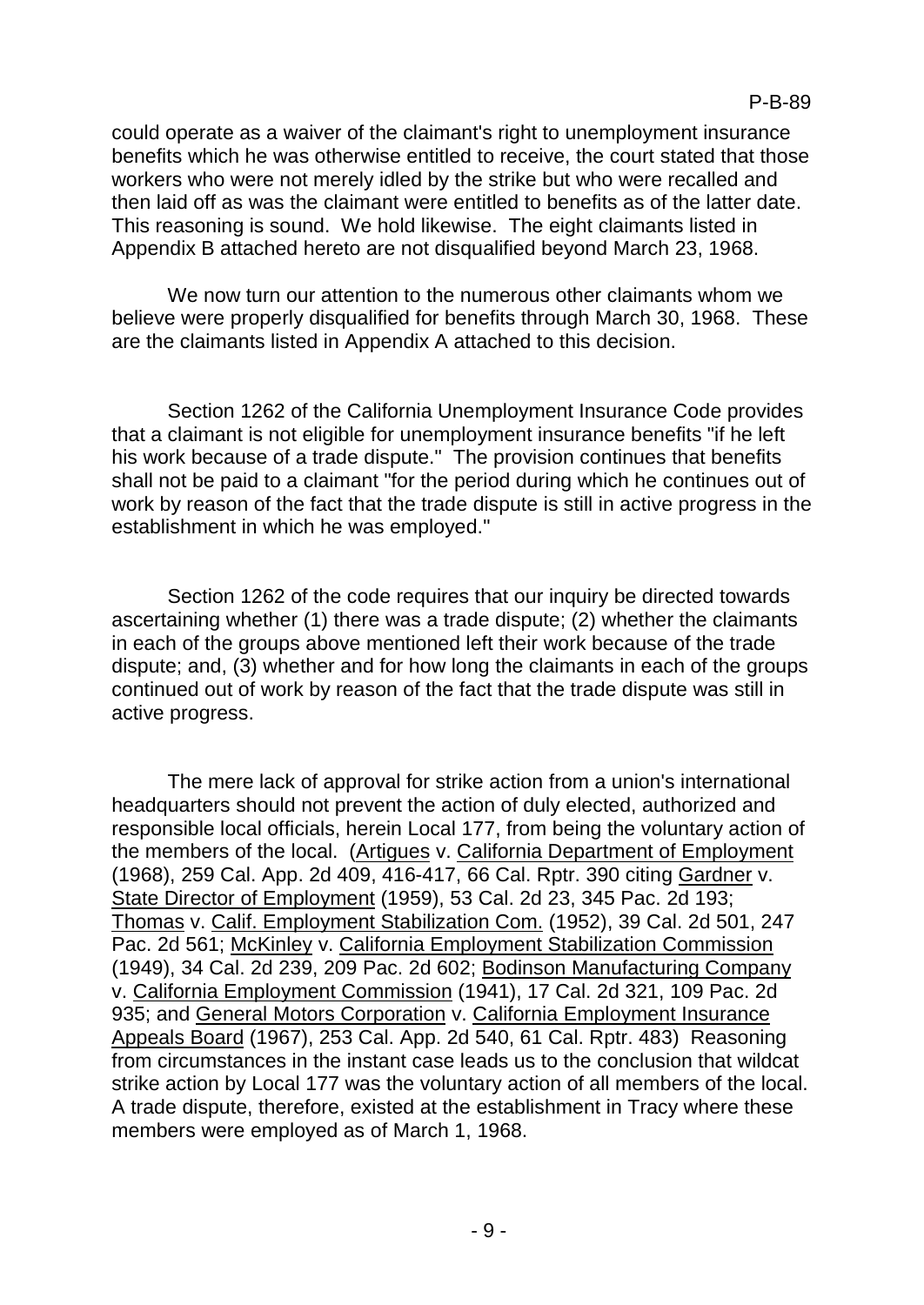The major remaining questions in this case, namely, whether the claimants left their work because of the trade dispute and whether and for how long they continued out of work because of the trade dispute, are answered by an application of the principles enunciated by the Supreme Court of this State in the Bodinson, Gardner and McKinley cases cited above.

The first pronouncement of the Court in 1941 enunciated the principle that disqualification under the code depended upon the fact of voluntary action and not the motives which led to it. Bodinson established the "volitional test"

in trade dispute cases by holding that to be ineligible for benefits, the unemployment of a claimant must result from his own voluntary act, not from the acts of others. (17 Cal. 2d at page 328)

In the second case, Gardner, the Court applied the "first blow" rule, stating that it ". . . works impartially as to both employees and employers and puts each group on notice that the one which creates and first applies the economic weapon [strike or walkout] in a trade dispute . . . may have to bear responsibility for foreseeable reprisals." (53 Cal. 2d at page 30)

Ten years earlier, in McKinley the Supreme Court had spoken of the circumstances under which eligibility or ineligibility was to be determined. An association of bakers had bargained for years with a labor union and had entered into a master collective bargaining agreement signed solely by the union and the secretary of the association. When negotiations broke down and a strike threatened, an association member notified the union that a "strike against one member would be considered a strike against all." When one plant was struck, all association member plants closed.

The union contended that the employees in all plants but the one struck plant had been locked out, that their unemployment was involuntary and that they were eligible for benefits. In denying them benefits, the Supreme Court stated in part: "The volitional test itself is based upon a just analysis of a substantial subjective element and it cannot properly be extended or perverted by insistence upon mere form." (34 Cal. 2d at page 245)

In making a similar analysis, we have been admonished to avoid deciding ineligibility upon the merits of the controversy or dispute between employer and employees. (W. R. Grace and Company v. California Employment Commission (1944), 24 Cal. 2d 720, 151 Pac. 2d 215) Section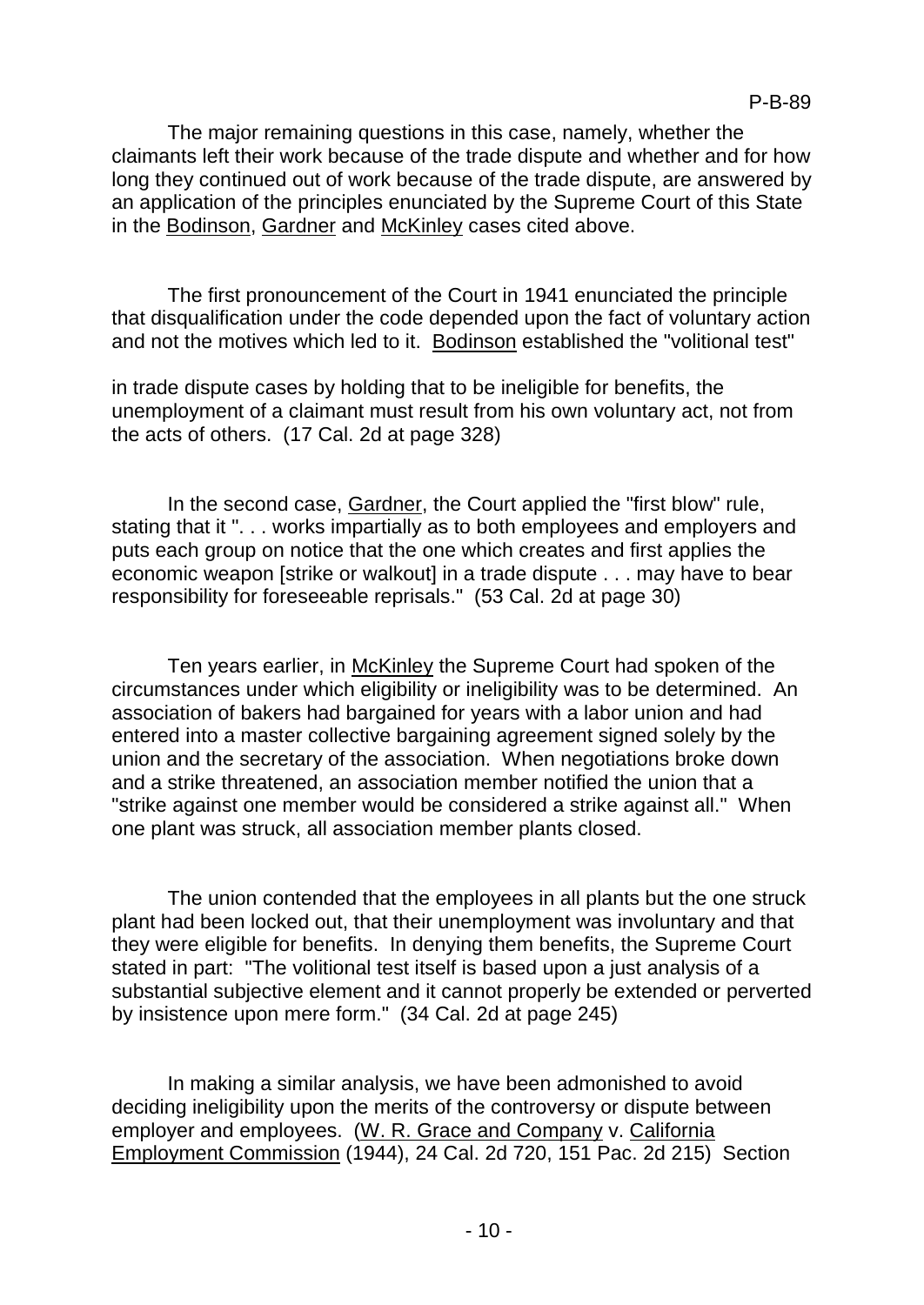1262 thus appears to express a policy of state neutrality in trade disputes so that striking workers do not receive the equivalent of strike benefits from the Unemployment Fund.

This board, however, has recognized that a policy of strict neutrality would impair our functioning in the role forced upon us by the legislature; that

we must analyze the underlying circumstances leading to a claimant's unemployment; that to do otherwise is to forfeit the responsibility reposed in us by the legislative policy expressed in section 100 of the code that benefits be paid to claimants who are "unemployed through no fault of their own." In do soing, we have followed the rationale of McKinley, supra, in which inquiries were made into the merits of a trade dispute in order to distinguish between the claimants' leaving during the course of the trade dispute and their leaving because of the trade dispute. This approach is no less efficacious in the instant case.

Most recently in Appeals Board Decision No. P-B-16, we looked behind form to substance when we examined the circumstances surrounding the unemployment of claimants who had breached a no-strike clause in their collective bargaining agreement. In that case, we distinguished the underlying facts in Grace, supra, by noting that "in that case the court was only concerned with the claimant's right to effectively certify for benefits during the progress of the trade dispute." Further, we stated at page 6:

". . . Section 56(a) (now section 1262) reflects a clear intent on the part of the legislature that, with respect to the actual period of industrial conflict, individuals who left their work because of a dispute are not eligible to qualify for benefits. We do not understand the court in the Grace case to say more than that. Further, we find nothing in that case which would answer the question whether the so-called neutrality policy towards industrial disputes applies where, as in the present case, the parties have voluntarily bargained away their right to resolve such disputes by the usual weapons of collective bargaining the strike and the picket line."

Had the employer in the instant case discharged the claimants for their patent breach of the no-strike provision in the extension agreement, a breach more reprehensible in our judgment than that in Appeals Board Decision No. P-B-16 because of the claimant's flagrant disobedience of the temporary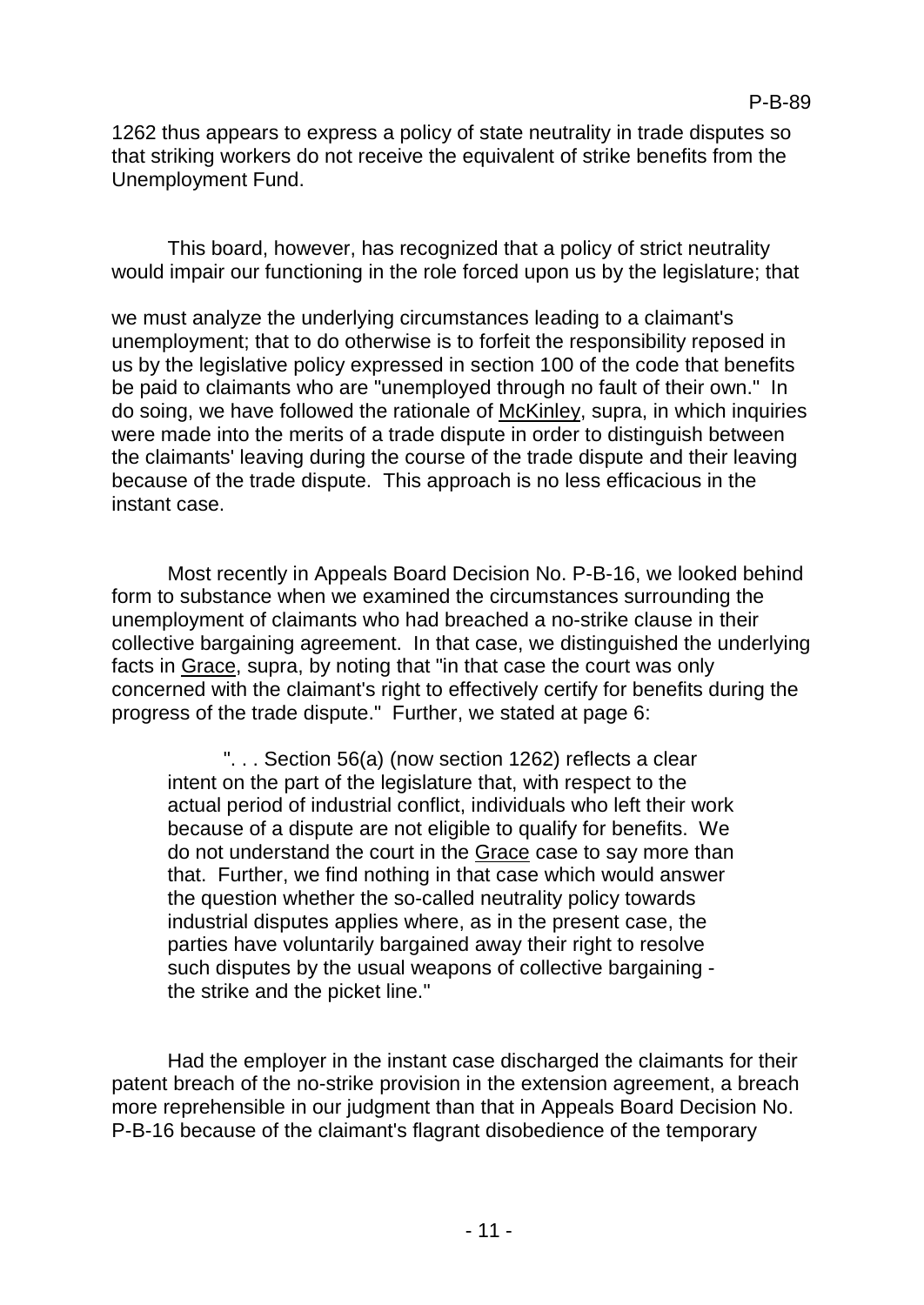restraining order, these claimants as those in the earlier case would have been deemed discharged for misconduct under section 1256 of the code.

The claimants in the instant case were persistent in their unauthorized, illegal wildcat strike. In our opinion, those claimants listed in Appendix A were ineligible for benefits through March 30, 1968 under section 1262 of the code. These claimants either actively continued to picket the establishment at which they were employed or refused to cross the picket line, although cognizant that work was available and that the employer welcomed their return to their jobs. There was no valid reason submitted for failing to return. They did nothing to abandon strike action. The clear preponderance of evidence is that no violence existed or should have been feared and their refusal to cross the picket line was a decision consciously taken by the P & M workers solely out of sympathy with the NAMD workers in obedience to their union scruples and in disobedience of an order of the court.

There is no probative evidence to suggest, moreover, that those NAMD workers who returned to work for short periods only to call in sick or proffer other excuses for their absences had returned to work in good faith. Any offers to return to work or actual return to work by any claimants in either of the two groups was not unconditional or unequivocable but, in our opinion, was a subterfuge to conceal their true purpose in remaining out of work until settlement of the national contract. (See Great Atlantic & Pacific Tea Company v. Perluss (1961), Memorandum Opinion (unpublished) in Civil No. 770428, Superior Court, Los Angeles County) To be eligible for benefits a claimant's conduct must not be merely "a device to circumvent the statute." (Mark Hopkins v. California Employment Commission (1944), 24 Cal. 2d 744, 748, 151 Pac. 2d 229)

Again, we would be abandoning our duty to properly administer the law if we were to avoid examining the dynamics of the situation confronting the employer and failed to conclude that its draining and overcoating of the furnace was anything but an economically prudent act during continuation of the trade dispute. In earlier refusing to allow the employer the opportunity to perform furnace maintenance, the claimants were creating the conditions for their subsequent unemployment, just as the pressers in a dry cleaning establishment in Benefit Decision No. 6070 who had refused to handle garments from struck establishments in obedience to their union principles of not handling "hot cargo" ultimately caused the employer's layoff of the remaining employees (accord, Benefit Decisions Nos. 6071 and 6072); and, just as in Benefit Decision No. 6026, when we held that the minority of claimants who removed their personal tools and equipment from the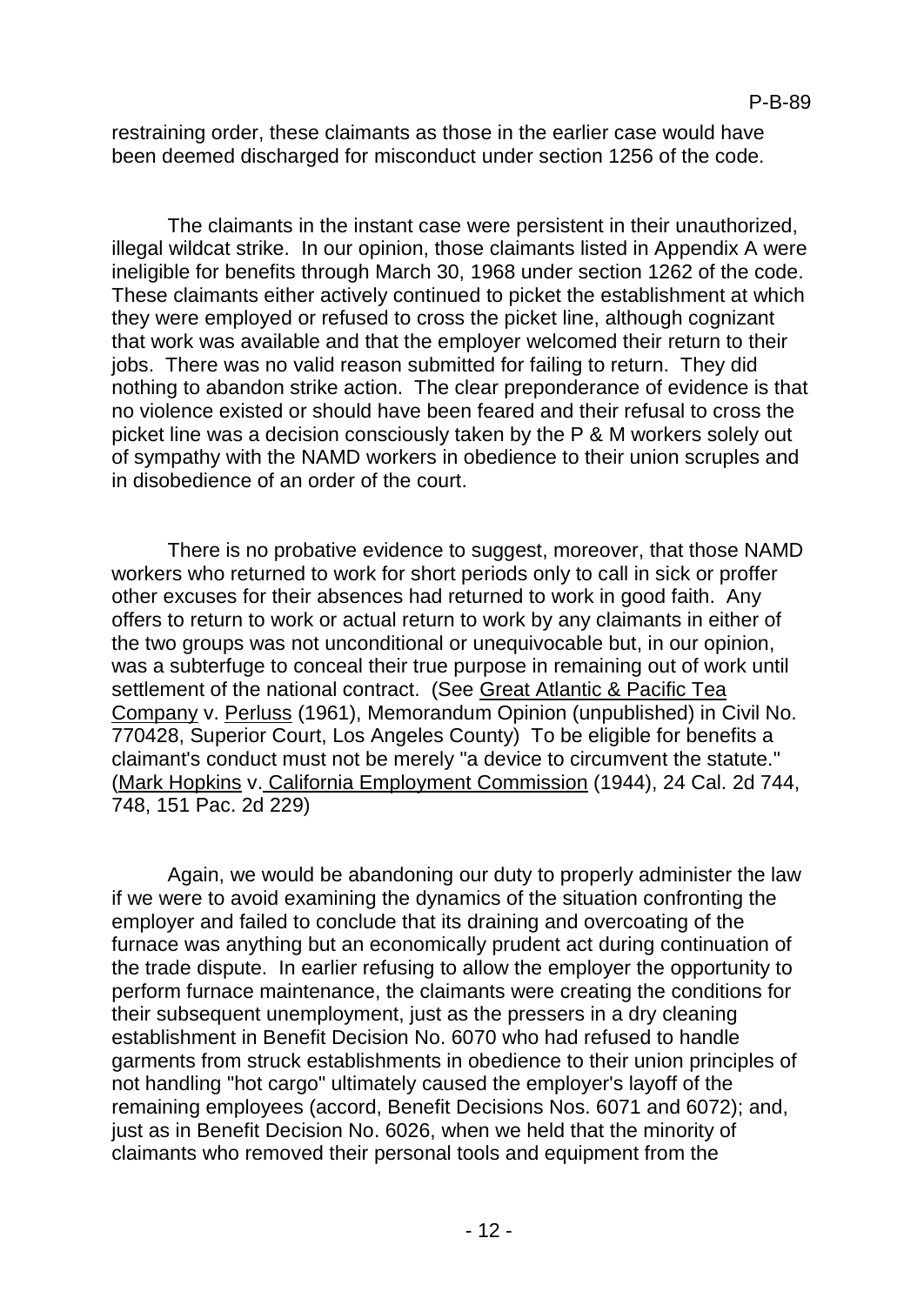employer's premises contrary to their former practice risked the unemployment of all employees because removal made normal operations impossible and that the employer's seemingly "last act" of laying all off due to a lack of work was not the real cause of their unemployment, so too in the instant case it would be fallacious to view the employer's "last act" of shutting down operations for the draining and overcoating of the furnace on March 22 as the efficient reason for the claimants' unemployment beyond March 30, 1968 when its earlier request to perform this maintenance was denied by majority vote of the union membership. Permission earlier granted would have resulted in earlier resumption of operations and the full employment of all employees. This we submit can be the only realistic approach to the claimants' unemployment until April 4, 1968 because their earlier refusal was part and parcel of the trade dispute, made such by the party who struck the first blow. (Gardner, supra, at pages 243-249)

That the claimants both "willed and caused" their unemployment, Ruberoid, supra, at page 77, may be seen by the circumstances of the union's initial disdain for the temporary restraining order until receipt of the employer's letter of March 22, 1968 informing them of its intention to begin furnace maintenance and their then curious action in terminating strike action in compliance with the preliminary injunction, which itself was but a reaffirmation of the court's earlier finding of the illegality of that strike action. Coupled with these actions is the fact of the meeting of the local union membership on the evening of March 23 followed by purportedly good faith offers to return to work. The inability of the employer to offer full-time regular employment was the direct and foreseeable result of all these actions and the claimants' unemployment through the week ending April 6, 1968 was due to their continuing fault in prolonging the trade dispute.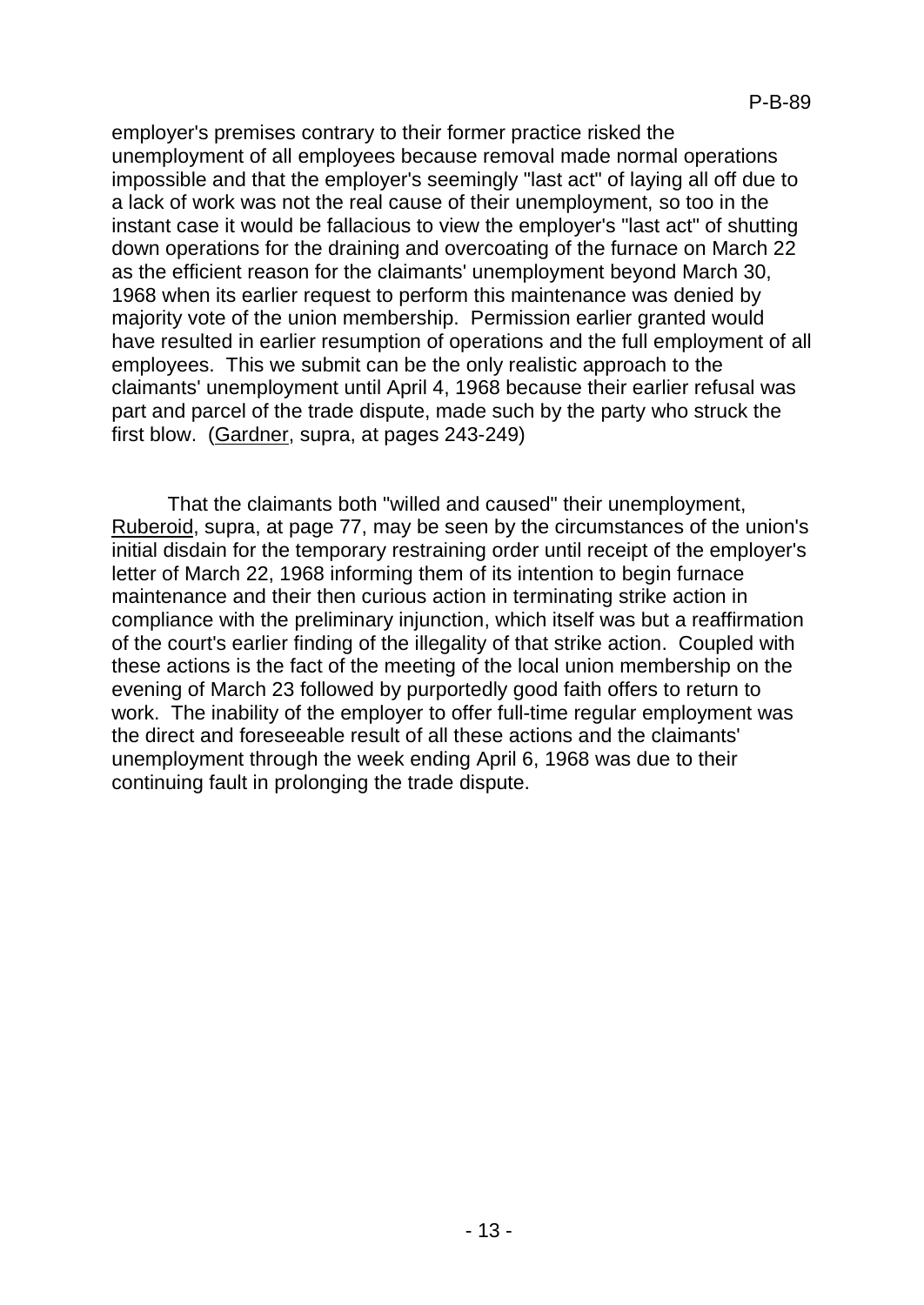### DECISION

The decision of the referee is modified. The claimants listed in Appendix A are ineligible for benefits under section 1262 of the code through April 6, 1968. The eight claimants listed in Appendix B are ineligible for benefits through March 23, 1968.

Sacramento, California, December 10, 1970

# CALIFORNIA UNEMPLOYMENT INSURANCE APPEALS BOARD

ROBERT W. SIGG, Chairman

CLAUDE MINARD

JOHN B. WEISS

DISSENTING - Written Opinion Attached

LOWELL NELSON

DON BLEWETT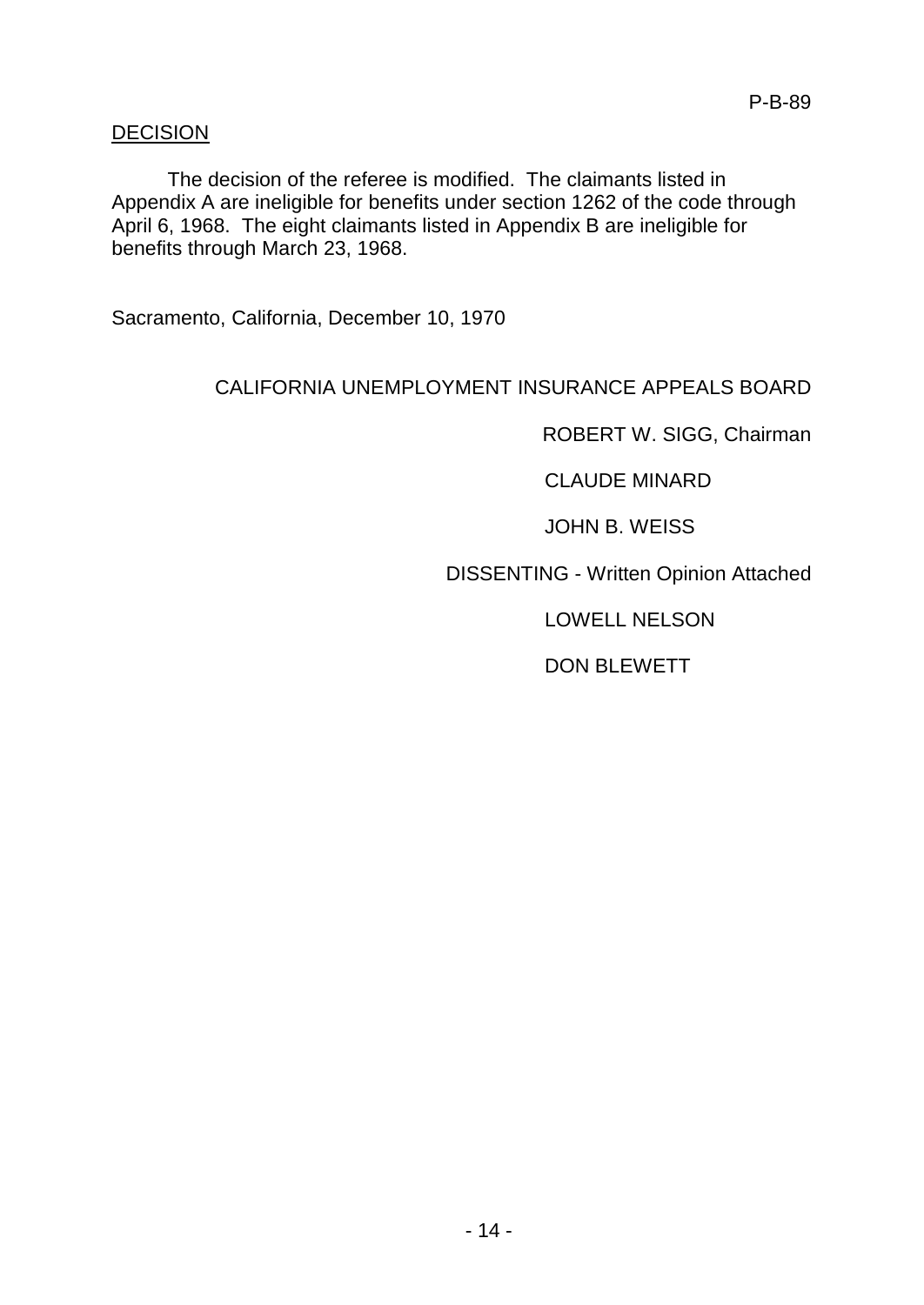## DISSENTING OPINION

The majority of the board has predicated its extension of the trade dispute disqualification of all but the eight claimants listed in Appendix B on the illegality of the wildcat strike. The claimants' concededly en masse decision to deny the employer the opportunity of performing routine maintenance upon a furnace which needed no repair during the active progress of the trade dispute prior to its settlement at the national level has been turned against them. This act is pictured as the proximate cause of their continued unemployment beyond national settlement and until full production could be resumed as a result of management's independent decision to completely shut down operations.

Such a holding gives the employer a favored position vis-a-vis the claimants, a result which does insult to a large body of law authoritatively established in this jurisdiction. It makes this board an accomplice to the virtual abolition of benefits to worthy claimants in almost all trade dispute cases. We do not intend to be a party to this holding.

Our colleagues have set forth their opinion of the issues before us. We prefer to posit the following:

- 1. Was the employer's complete shutdown of operations for furnace maintenance unrelated to the strike action originally taken voluntarily by the Local 177 membership and, though coming before national agreement, tantamount to a lockout?
- 2. Related to this is the ancillary question of whether, given the claimants' original voluntary act of refusing access to the plant for the furnace maintenance, they could have foreseen such a reprisal?

We restrict ourselves to these matters since in all other respects we agree with the holding of our colleagues, and would affirm the referee's decision. We believe that the first question should be answered in the affirmative; the second in the negative.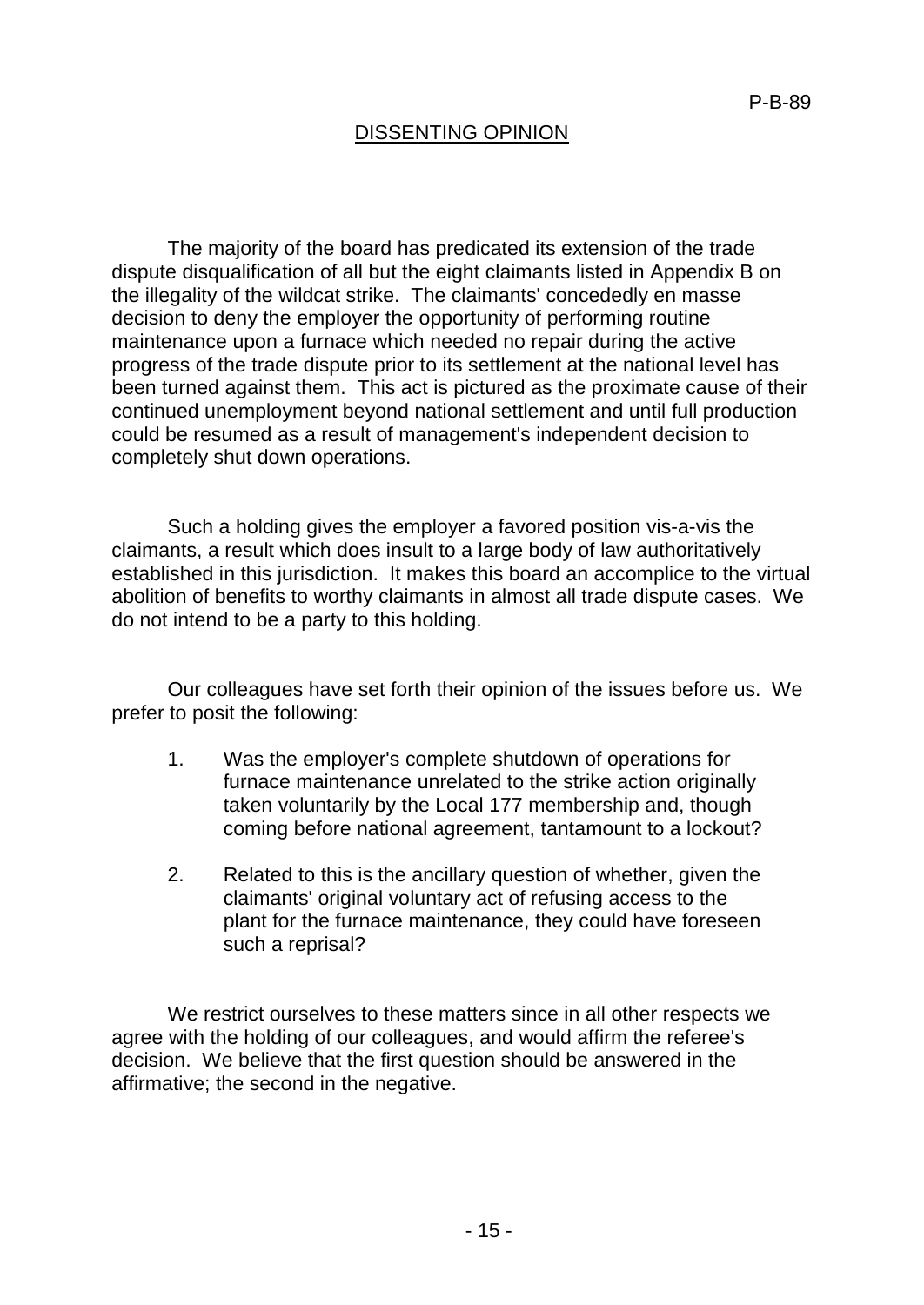In Benefit Decision No. 6783, we stated in part at page 7:

". . . the purpose of section 1262 of the code is to preserve the status quo of the parties during the course of a labor dispute so that at its cessation they will stand in the same relation to each other as at the beginning so far as the payment of unemployment benefits under the code is concerned . . . ."

Neutrality in trade disputes means to give neither side an advantage - to neither reward nor punish by awarding or denying unemployment insurance benefits for independent acts voluntarily taken by either side during the trade dispute affecting the terms and conditions of employment. The proper holding in the instant case must thus be founded on an understanding and application of the principle of proximate cause.

The result to which we are unalterably opposed in this case, however, is reached by tenuous inference based upon circumstances, including those in connection with the furnace maintenance, not fully a matter of record before us. Inferences are made in order to ultimately conclude that throughout the pendency of strike action, and beyond, particularly on March 6, 1968, and on or about March 23, 1968, the claimants first denied and then offered their services as a strategic move knowing full well that the employer was in no position to utilize their services as of the latter date. (cf. Benefit Decision No. 6757)

We believe, however, that the test set forth in Mark Hopkins, Inc. v. California Employment Commission (1944), 24 Cal. 2d 744 at 748 has been met - there was a break in the causal connection between the trade dispute and the claimants' unemployment in the instant case. The NAMD and P & M workers who were unable to return to work until the date the issues were settled at the national level should not be disqualified beyond the week ending March 30, 1968. As the Court commanded in Bunny's Waffle Shop v. California Unemployment Commission (1944), 24 Cal. 2d 735, we must reject the employer's contention and conclude that, since the claimants were the victims of changed conditions resulting from an occurrence during the trade dispute after they desisted from strike action, they can only be disqualified from benefits by looking to the true cause of their unemployment beyond termination of their strike action. In the analogous case cited, changing of work schedules and other alterations in the conditions of employment were found to be the true causes of the claimants' unemployment.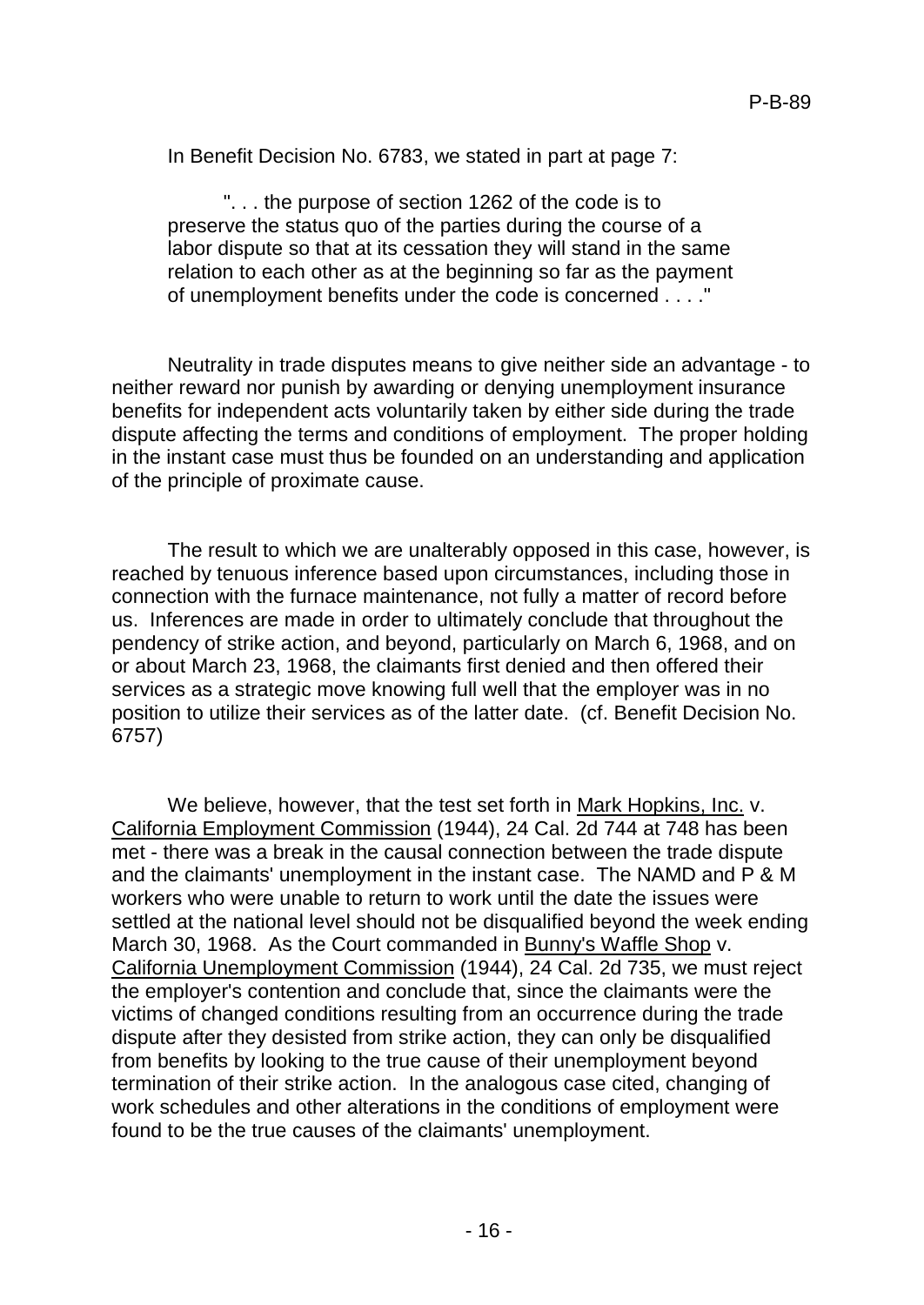In the instant case we would likewise conclude that the employer's independent exercise of its prerogative to completely shut down operations and extend the claimants' unemployment beyond termination of strike action and settlement of all issues at the national level was a superseding intervening act breaking the chain of causation between the claimants' original act of walking off the job and their evident ability to otherwise return to work and full production at the conclusion of the national settlement and signing of the new agreement.

The language of the court in Bunny's Waffle Shop is, despite differences in the circumstances leading to the loss of employment, germane to the present discussion. At 24 Cal. 2d 740-741, the California Supreme Court stated:

". . . When the new conditions of work were finally announced by the employers, they were not offered as bona fide proposals for the continued operation of the employers' places of business, but were imposed for the sole purpose of coercing the unions into bargaining collectively with the employers' representative and were to continue only until the unions agreed to do so. Admittedly they were an economic weapon designed to compel compliance with the employers' demands, and when claimants left their work, they left because of this economic weapon and not because of the trade dispute then in existence . The fact that the trade dispute was unquestionably the motivating cause of the employers' acts does not establish any direct causal relation between the dispute and the employees' leaving of work."

Again, and for emphasis, the claimants' original refusal to allow the furnace contractor ingress to the plant until March 22 for the purpose of beginning maintenance work on the furnace was only "the unarticulated threat of economic coercion" spoken of in Coast Packing Company v. California Unemployment Insurance Appeals Board (1966), 48 Cal. Rptr. 854, 410 Pac. 2d 358 (rehearing denied March 2, 1966), and should not, once pickets were pulled from the jobsite on March 22, be construed as the proximate cause of whatever occurred thereafter.

To convincingly apply any principle other than proximate cause to the factual matrix of this case is to embrace either the "work stoppage" rule or concept that a trade dispute may be prolonged due to a shutdown or startup operation caused by such trade dispute. The legislature and courts of this jurisdiction have rejected both.